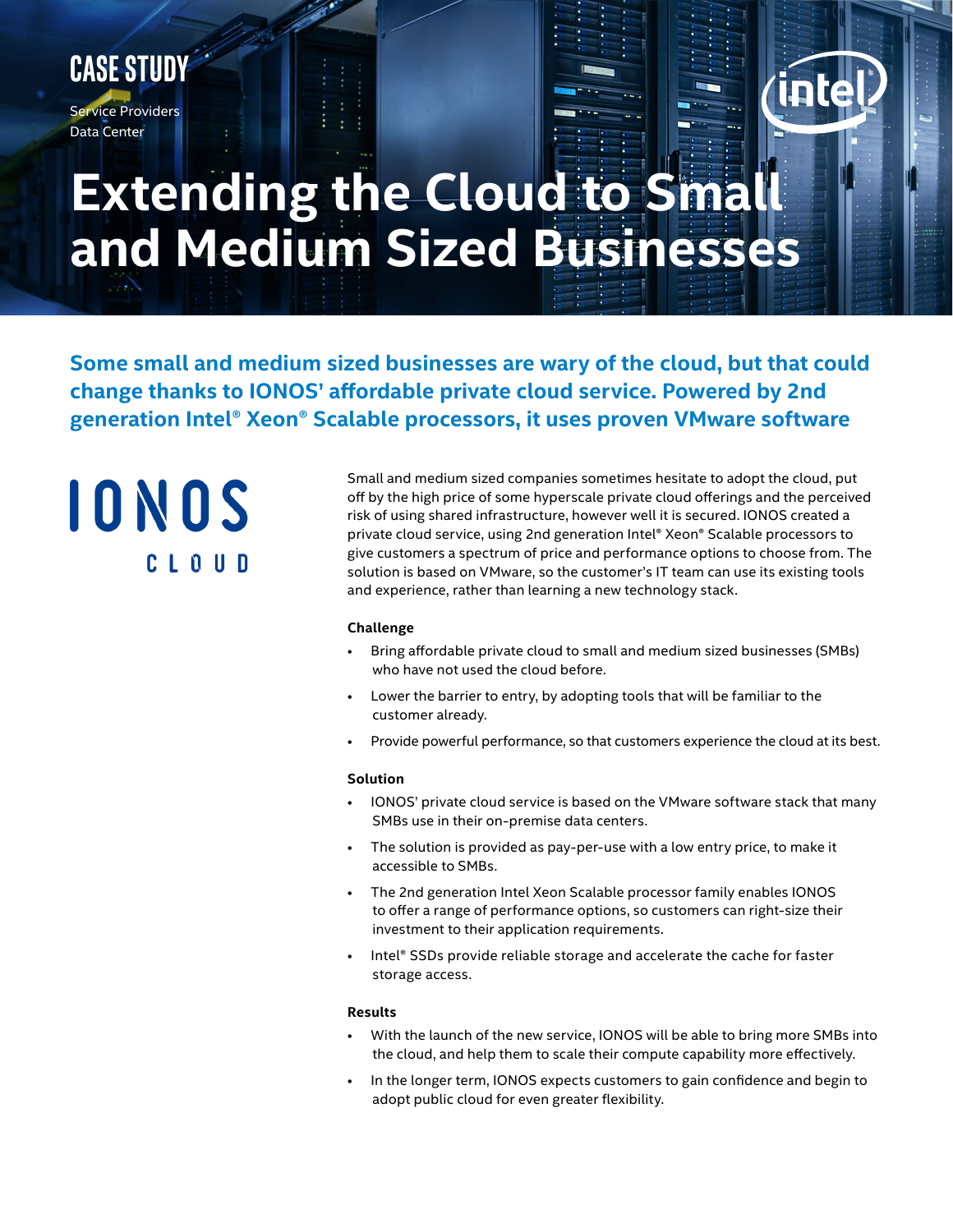#### **Providing a first step into the cloud**

For SMBs, it can be difficult to take the first steps into the cloud. Many companies perceive the security risk to be higher when using shared infrastructure, even if the platform incorporates the latest security features. Additionally, the public cloud uses technologies that may be unfamiliar to the IT team, which raises an additional barrier to entry. Nevertheless, there are considerable advantages to using the cloud: it provides far greater flexibility and scalability than in-house IT.

That's why IONOS decided to launch a new private cloud service based on the VMware software stack. While there were already large companies offering similar services, IONOS saw an opportunity to offer something more affordable for SMBs. "VMware is widely used in the SMB segment, so we adopted it partly to build trust, and also because the IT staff in these companies know the tools and can seamlessly continue using them, making the transition from on-prem to cloud as easy as possible," said Alexander Vierschrodt, Head of Commercial Management Cloud, IONOS. IONOS planned to assume responsibility for managing the VMware stack and hardware, while customers would have the ability to manage an unlimited number of virtual machines (VMs) (see Figure 1).

The plan was to provide a turn-key solution with flexible payper-use licensing. Using the new service, SMBs would rent dedicated hardware, and use a fully virtualized pay-as-yougo infrastructure on top.

Three main use cases were identified:

- Peak workloads, where customers would spill over into the cloud when they had exhausted in-house capacity. In some cases, this would be for short-run projects, such as an artificial intelligence (AI) application which might only run for a few months, and wouldn't justify investing in new hardware in-house.
- Projects requiring a dedicated cluster, which would be slow to set up in-house because of the lead-time in acquiring and setting up the hardware. "Usually, you choose a dedicated cluster if you really need to rely on the performance. Even if you book high-performance public cloud, you nearly always have to share the compute power with other customers on the same blade. Our new service would guarantee exclusive use of 100 percent of the resources," said Vierschrodt.
- Non-critical workloads, which customers would be more willing to deploy into the cloud as their first experiments. Examples might include second backup locations, or workloads that are not time-critical such as batch data analysis.

Customer experience was crucial for this first taste of the cloud, so IONOS needed a portfolio of hardware options that offered powerful performance at a range of price points to help keep services affordable.



**Figure 1.** Customers manage the virtual machines (VMs), while IONOS manages the VMware software solutions and the hardware stack.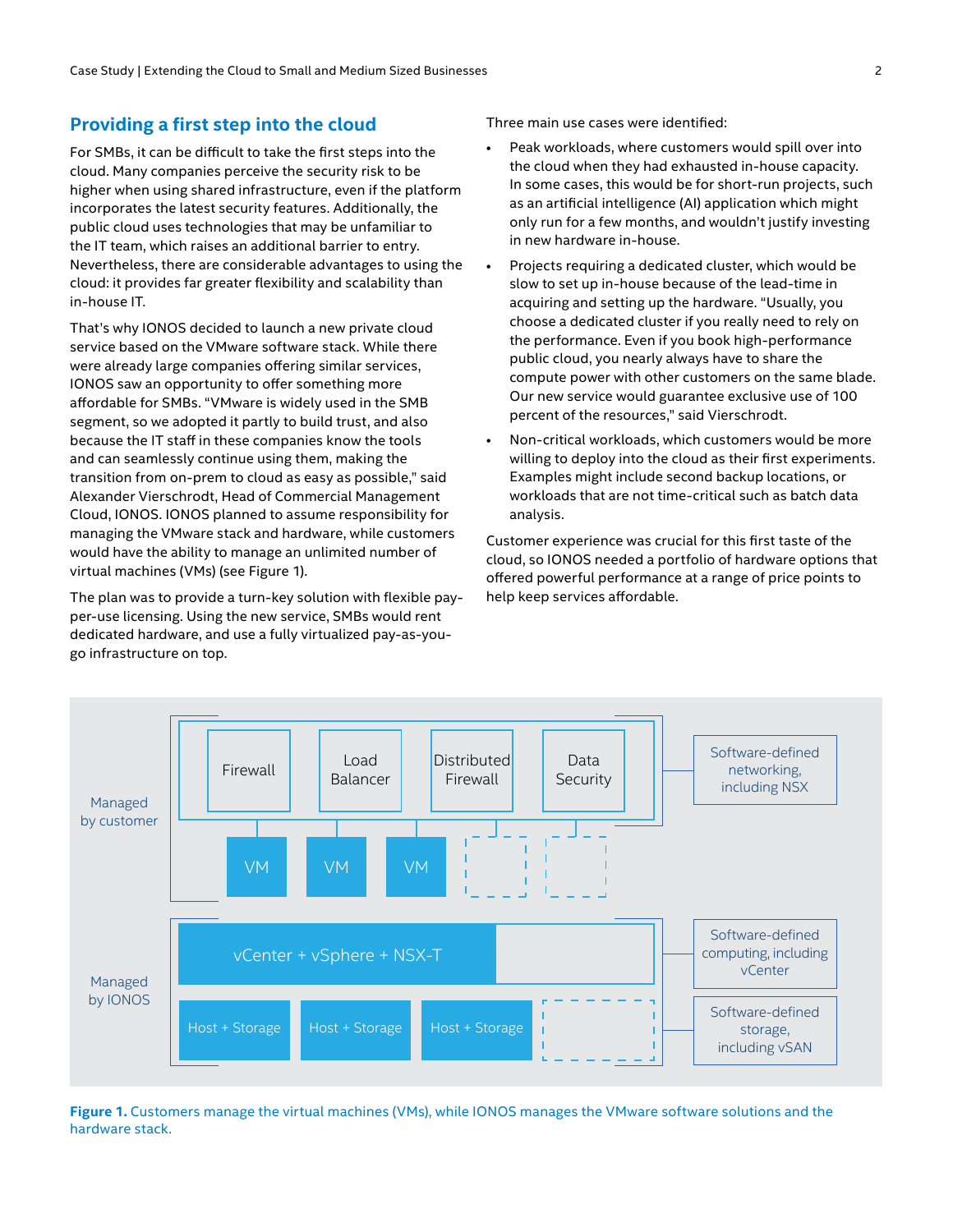# **Solution Details**

IONOS chose the 2nd generation Intel Xeon Scalable processor family to power its new private cloud service. The company was able to draw on its experience offering the Intel® Xeon® Gold 6210U processor in a dedicated server model since that processor's launch. In the future, IONOS plans to offer 2nd generation Intel Xeon Scalable processors in other dedicated server models too.

"We chose the 2nd generation Intel Xeon Scalable processor family because we wanted to offer customers the benefits of the latest technology," said Vierschrodt. "Especially since this solution is likely to be the first step into the cloud, we do not want to disappoint them. We want to deliver exceptional performance that will convince customers to switch from their well-known on-prem solution to a cloud offering. The 2nd generation is a significant step forward from the previous generation. For our customers, the most important thing was the higher core count, which enables them to support more virtual machines within their dedicated server footprint."

For the private cloud service, IONOS offers three configurations, enabling SMBs to choose an appropriate balance between price and performance for their applications. "We wanted to offer our customers a solution that fits their needs well, and not force them to use something that might be too big or too small for their requirements," said Vierschrodt. As shown in Figure 2, the configurations range from a single Intel® Xeon® Silver processor with 48 GB of RAM, to a two-socket server based on the Intel® Xeon® Gold 6230 processor with 192 GB of memory.

Storage is based on the Intel® SSD DC P4510 Series, which uses non-volatile memory express (NVMe). This SSD series is optimized for cloud infrastructures and offers outstanding quality, reliability and advanced manageability to minimize service disruptions.

### **Technical Components of Solution**

- **• 2nd generation Intel® Xeon® Scalable processors.** The latest generation of Intel Xeon Scalable processors incorporates built-in artificial intelligence (AI) acceleration, extends the core count to a maximum of 56 cores per socket, and provides consistent breakthrough performance.
- **• Intel® SSD DC P4510 Series.** This SSD is a 3D NAND drive delivering highly efficient storage for cloud infrastructures. IONOS is using it for bulk storage in its private cloud implementation.
- **• Intel® Optane™ SSDs.** These SSDs provide breakthrough performance, and are used in IONOS' private cloud for a cache that accelerates storage performance.

In front of the NVMe SSDs, IONOS is using Intel® Optane™ SSDs as a caching device to accelerate input/output operations. Intel Optane SSDs help to eliminate data center storage bottlenecks, accelerating applications and reducing transaction costs for latency-sensitive workloads. The 100 GB Intel® Optane™ SSD DC P4801X is used for caching on the Silver-48 configuration, and the 375 GB Intel® Optane™ SSD DC P4800X is used for the two more powerful configurations. Storage is local to each server, but VMware vSAN (virtual storage area network) combines the local storage of all nodes into one storage entity, providing both the speed of local storage with the high availability of a storage area network.

| Configuration name            | Silver-48                             | Gold-96                             | DualGold-192                             |
|-------------------------------|---------------------------------------|-------------------------------------|------------------------------------------|
| Processor                     | Intel® Xeon® Silver 4214<br>processor | Intel® Xeon® Gold 6210<br>processor | 2 x Intel® Xeon® Gold<br>6230 processors |
| Cores/Threads                 | 12/24                                 | 20/40                               | 40/80                                    |
| <b>RAM</b>                    | 48 GB                                 | 96 GB                               | 192 GB                                   |
| Storage capacity on NVMe SSDs | 1000 GB                               | 2000 GB                             | 4000 GB                                  |

Figure 2. IONOS offered a range of configurations for its new private cloud service, all based on the 2nd generation Intel® Xeon® Scalable family.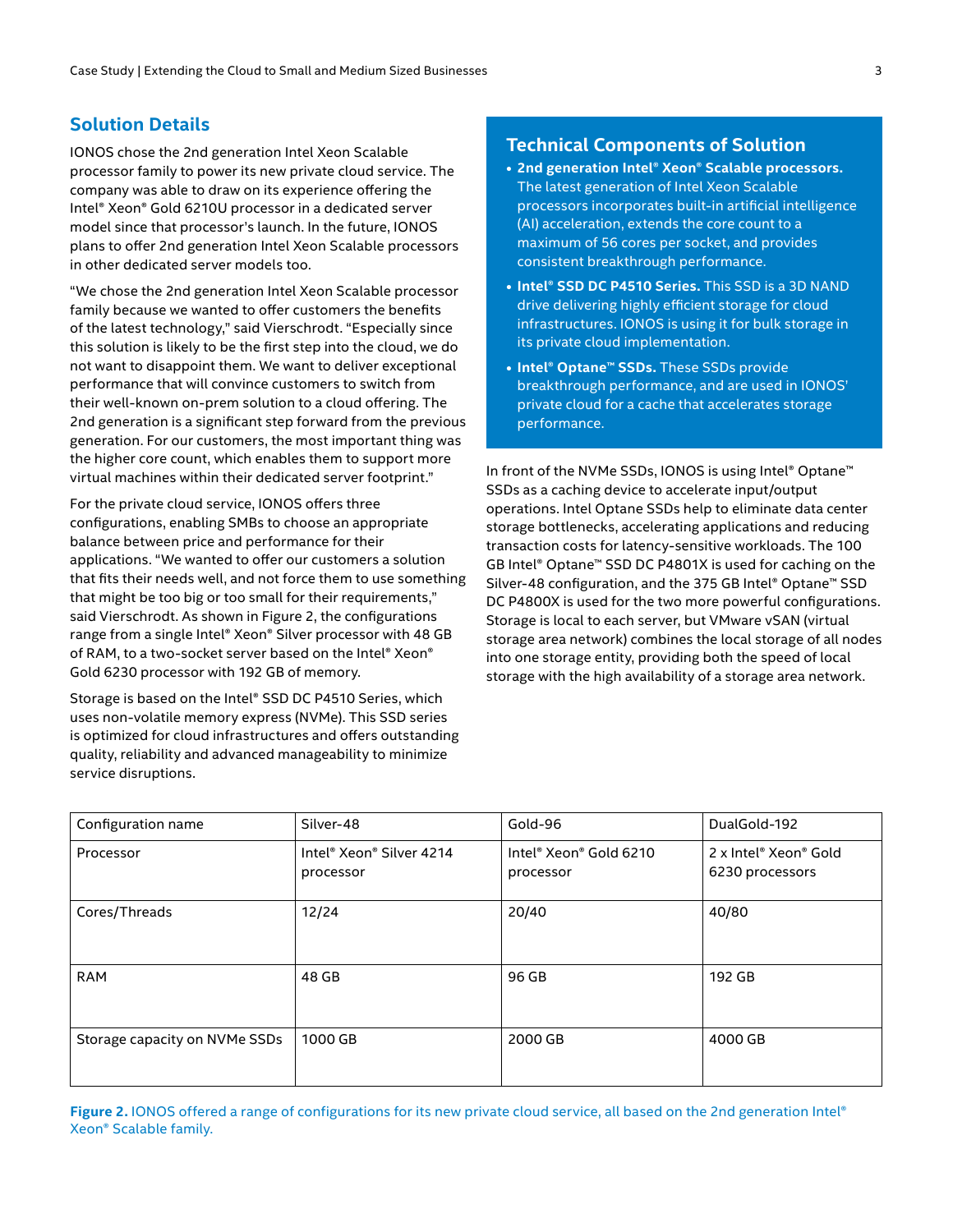The minimum cluster size is three servers to ensure high availability, and customers can flexibly scale their resources up or down (to the minimum) as required, using the IONOS Cloud panel interface. Customers can also upgrade to more powerful configurations if they need more storage or memory.

The private cloud solution uses a hyper-converged infrastructure, as shown in Figure 3, with fully virtualized compute, storage and networking. VMware vSphere is used to manage the resource pools of compute, storage and memory that sit on the dedicated bare metal hosts. VMware ESXi is the hypervisor, and VMware NSX-T is used for network virtualization and management.

IONOS is providing software for backup and disaster recovery, with plans to offer additional applications later.



**Figure 3.** The solution is based on a hyper-converged infrastructure, managed using VMware software solutions.

# **Intel Works Closely with Cloud Service Providers**

IONOS enjoys a close relationship with Intel. Intel has given IONOS prerelease product samples, and has helped IONOS run tests to identify the right server configurations for the private cloud service. The IONOS engineering team is able to call on Intel's experts for guidance in getting optimized performance from Intel® technologies.

Because IONOS was using both Intel Optane SSDs and Intel DC NAND SSDs, the company had to switch from legacy BIOS to EFI BIOS. Intel worked with IONOS to develop, test and resolve a bug within the network stack in EFI. Although EFI supported Intel NVMe SSDs without resolving this network issue, it would not have been possible to achieve this project without these changes.

Intel and IONOS engage in co-marketing activities, and IONOS is a member of the Intel® Cloud Insider Program, which provides a focal point for the cloud ecosystem.

IONOS is on the board of advisors for the Intel® Cloud Insider Program. This board is one of the ways that Intel receives feedback from cloud service providers (CSPs) and other companies about its product roadmap, and any opportunities customers have identified to improve products.

#### **Business Results**

IONOS is now poised to launch its new service, which will enable it to extend its reach to SMBs who have not yet ventured into the cloud. Because the solution is based on Intel technologies that deliver a great customer experience, IONOS is confident that the new private cloud service will provide a stepping stone towards the public cloud, helping SMBs to gain the confidence they need to unlock even more flexibility.

# **Spotlight on IONOS**

IONOS is a leading provider of cloud infrastructure, cloud services, and hosting with more than eight million customer contracts. The product portfolio offers everything that companies need to be successful in the cloud: from domains to classic websites and do-it-yourself solutions, from online marketing tools to full-fledged servers and infrastructure-as-a-service (IaaS) solutions. The portfolio is aimed at freelancers, small businesses, and consumers as well as enterprise customers with complex IT requirements.

IONOS was created in 2018 from the merger of 1&1 and IaaS provider ProfitBricks. IONOS is part of the listed United Internet AG (ISIN DE0005089031). The IONOS brand family includes STRATO, Arsys, Fasthosts, home.pl, InterNetX, SEDO, United Domains and World4You. [www.ionos.com](http://www.ionos.com)

#### **Lessons Learned**

IONOS' experience with this project highlights three key lessons for other cloud service providers (CSPs):

- The 2nd generation Intel Xeon Scalable processor family provides a range of processor options, which CSPs can use to enable customers to right-size their bare metal platform to their requirements.
- The increased core count on the 2nd generation Intel Xeon Scalable processor enables customers to run more virtual machines (VMs) within their dedicated resource footprint.
- Intel Optane SSDs can be used to accelerate the cache to help optimize performance.